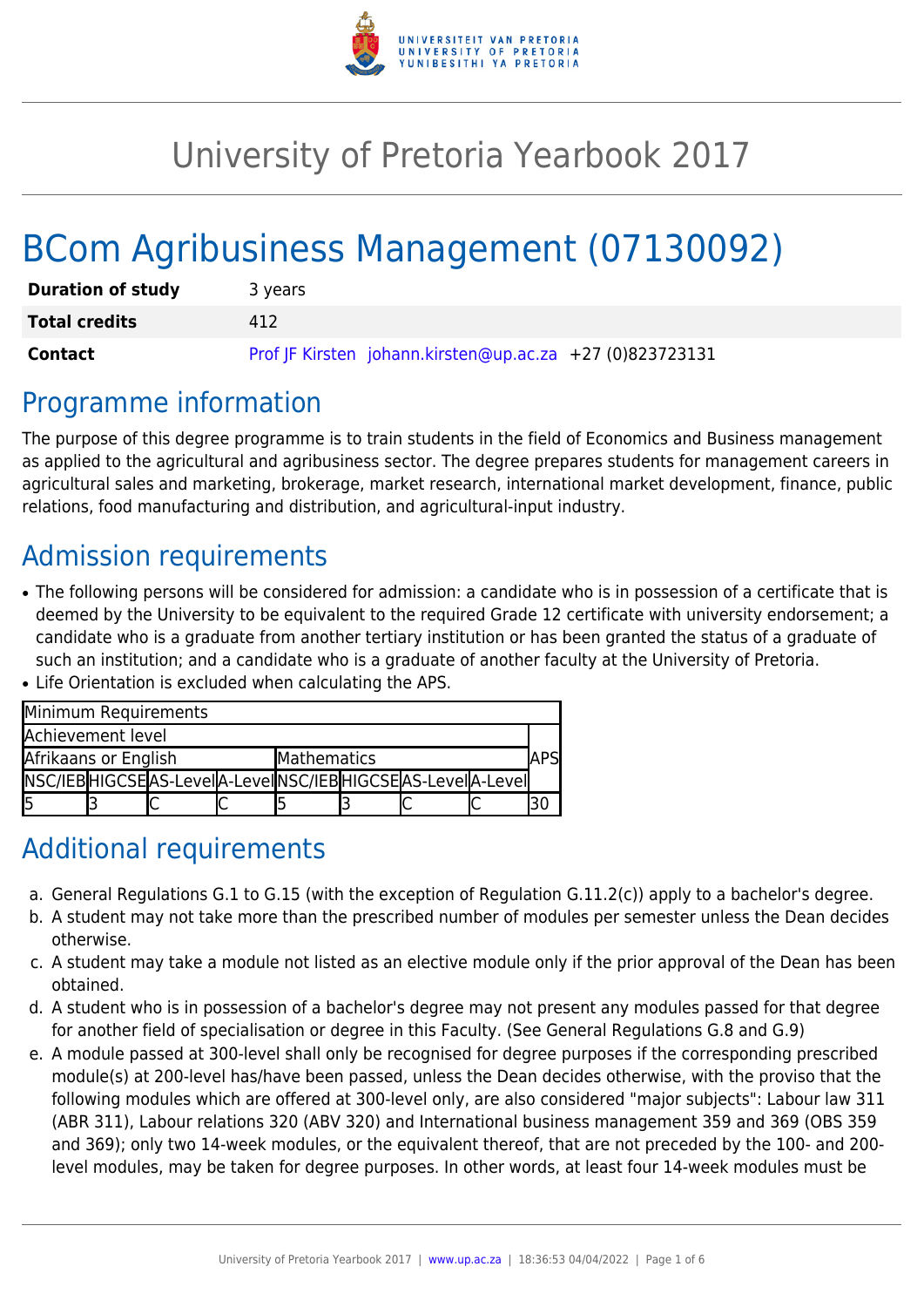

taken at 300-level that are preceded by the 100- and 200-level, except for modules offered on 200- and 300 level only.

- f. A module already passed may only be repeated with the approval of the Dean.
- g. A module passed may not be taken into account for more than one degree or field of specialisation.
- h. It remains the student's responsibility to ascertain, prior to registration, whether all the modules he/she intends taking can be accommodated in the class, test and examination timetables.
- i. The Faculty of Economic and Management Sciences supports an outcomes-based education system and places a high premium on the development of specific academic competences. Class attendance in all modules and for the full duration of all programmes is therefore compulsory for all students.
- j. The Dean has the right of authorisation regarding matters not provided for in the General Regulations or the Faculty Regulations.

## Other programme-specific information

#### **Note: See the alphabetical list of modules for the prerequisites for all modules.**

# FRK 122 is a terminating module. Candidates will not be able to continue with Financial accounting in the second or third year.

#### **Specialisation modules:** LEK 310, 320, 410.

#### **"Major subject"**

To be considered a "major subject" the equivalent of four 14-week modules, including two at 300-level, must be passed provided that:

- the following modules which are offered at 300-level only, are also considered "major subjects": Labour law 311 (ABR 311), Labour relations 320 (ABV 320), and International business management 359 and 369 (OBS 359 and 369);
- only two 14-week modules, or the equivalent thereof, that are not preceded by the 100- and 200-level modules, may be taken for degree purposes. In other words, at least four 14-week modules must be taken at 300-level that are preceded by the 100- and 200-level, except for modules offered on 200- and 300-level only.

# Promotion to next study year

According to General Regulation G.3 students have to comply with certain requirements as set by the Faculty Board.

- a. A student must pass at least 4 core semester or 2 core year modules to be admitted to the subsequent year of study.
- b. If a student has passed less than the required minimum of 4 core semester or 2 core year modules, he/she will not be readmitted to the Faculty of Economic and Management Sciences. Such a student may apply in writing to the Faculty's Admissions Committee to be readmitted conditionally – with the proviso that the Admissions Committee may set further conditions with regards to the student's academic progress. The Faculty's Admissions Committee may deny a student's application for readmission.
- c. If a student has been readmitted conditionally, his/her academic progress will be monitored after the first semester examinations to determine whether he/she has complied with the requirements set by the Admissions Committee. If not, his/her studies will be suspended.
- d. A student whose studies have been suspended because of his/her poor academic performance has the right to appeal against the decision of the Faculty's Admissions Committee.
- e. A student may be refused promotion to a subsequent year of study if the prescribed tuition fees are not paid.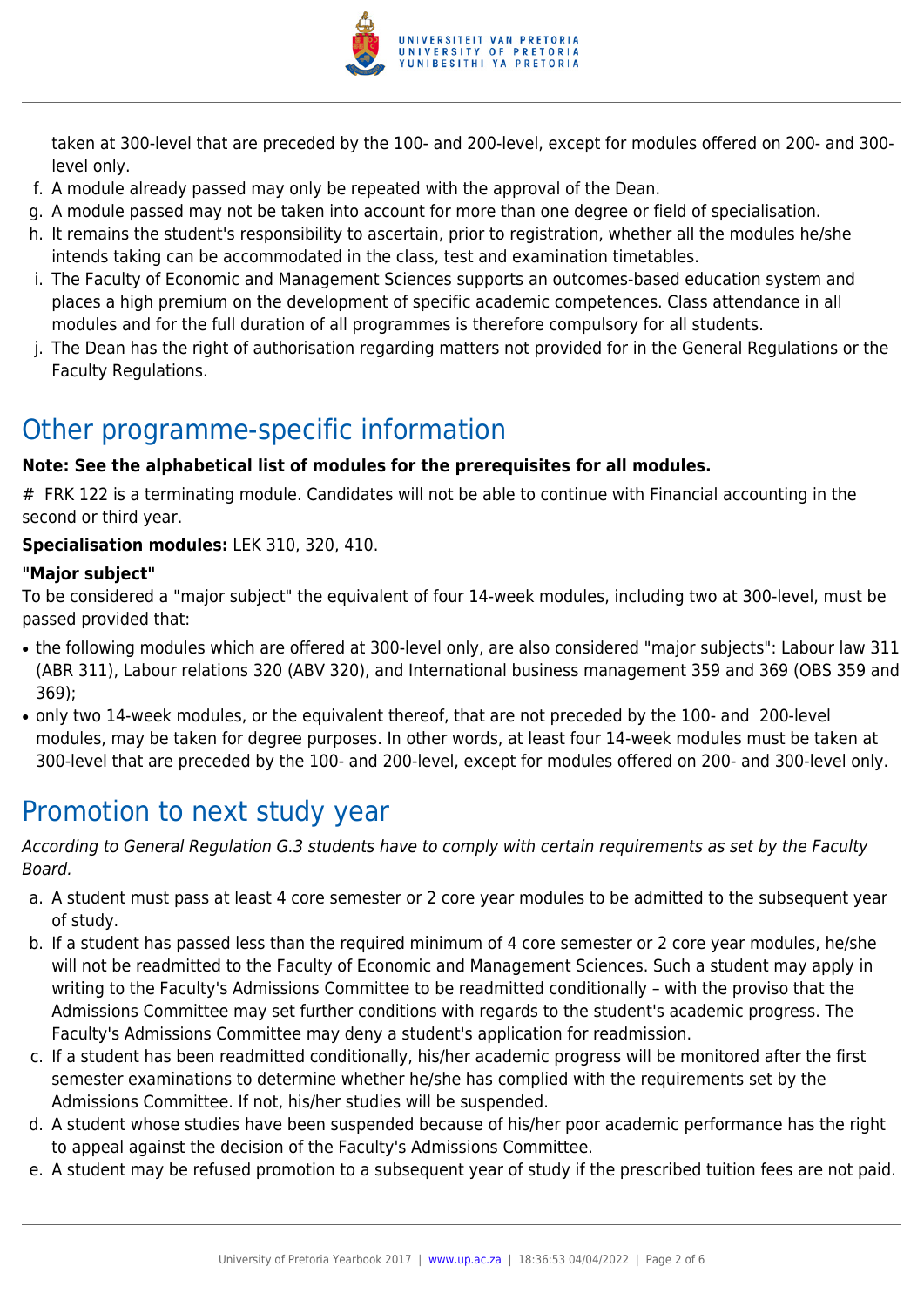

f. A student may be refused admission to the examination, or promotion to a subsequent year of study or promotion in a module (if applicable) if he/ she fails to fulfil the attendance requirements. Class attendance in all modules and for the full duration of all programmes is compulsory for all students.

# Pass with distinction

- a. A degree may be awarded with distinction provided the candidate meets the following criteria:
- i. Completes the degree within three years;
- ii. Obtains a Cumulative Grade Point Average CGPA) of 75%;
- iii. Repeated passed modules will not be considered. The initial pass mark of module will be used when calculating the GPA.
- b. Transferees from other faculties and from other universities who still complete their bachelor degrees (including credits transferred and recognised from the degrees they registered for originally) within three years will be considered as exceptional cases by the Dean.
- c. The GPA will be not be rounded up to a whole number.
- d. Exceptional cases will be considered by the Dean.

# General information

#### **Minimum requirements for bachelor's degrees; semester and year modules; new regulations**

- 1. Students who commenced their studies before 2015 must complete the programme in terms of the curriculum of the year in which they commenced their studies, or in terms of the curriculum of the year in which they switched to their current field of specialisation. Students who prefer to do so may, however, apply to change over to the latest curriculum, but then they should comply with all the requirements thereof and they may not revert to the regulations of an earlier year.
- 2. Students who are registering for a degree programme for the first time in 2015 must take the modules indicated under the particular field of specialisation.

**Please note**: Only two 14-week modules, or the equivalent thereof, that are not preceded by the 100- and 200 level modules, may be taken for degree purposes. In other words, at least four 14-week modules must be taken at 300-level that are preceded by the 100- and 200-level, except for modules offered on 200- and 300-level only. It is thus the responsibility of students to ensure before registration, that their curricula comply with all the requirements of the applicable regulations.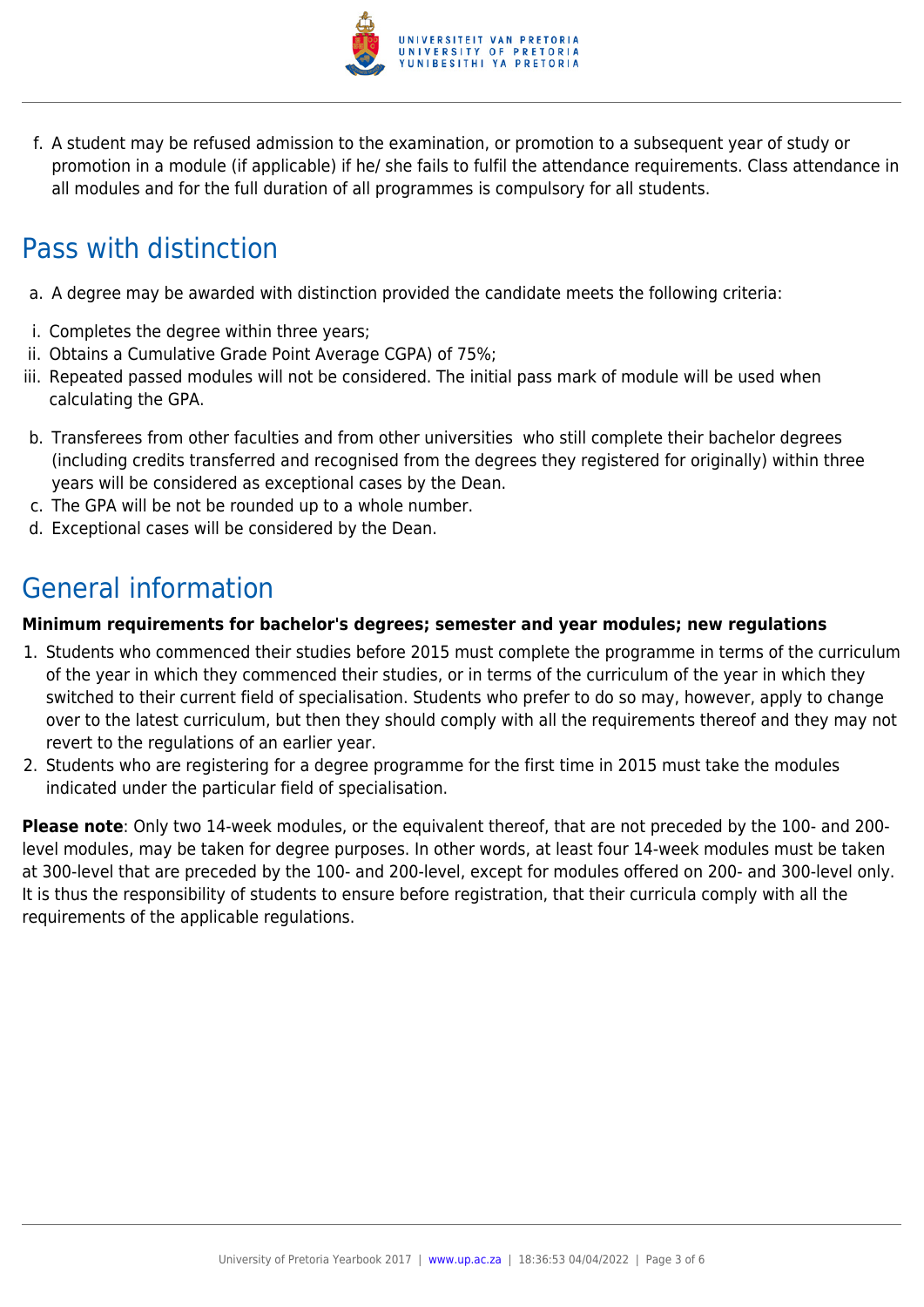

# Curriculum: Year 1

#### **Minimum credits: 110**

### **Fundamental modules**

[Academic information management 101](https://www.up.ac.za/yearbooks/2017/modules/view/AIM 101) (AIM 101) - Credits: 6.00 [Academic literacy for Economic and Management Sciences 124](https://www.up.ac.za/yearbooks/2017/modules/view/ALL 124) (ALL 124) - Credits: 6.00 [Academic orientation 107](https://www.up.ac.za/yearbooks/2017/modules/view/UPO 107) (UPO 107) - Credits: 0.00

### **Core modules**

[Marketing Management 120](https://www.up.ac.za/yearbooks/2017/modules/view/BEM 120) (BEM 120) - Credits: 10.00 [Economics 110](https://www.up.ac.za/yearbooks/2017/modules/view/EKN 110) (EKN 110) - Credits: 10.00 [Economics 120](https://www.up.ac.za/yearbooks/2017/modules/view/EKN 120) (EKN 120) - Credits: 10.00 [Financial accounting 111](https://www.up.ac.za/yearbooks/2017/modules/view/FRK 111) (FRK 111) - Credits: 10.00 [Business management 114](https://www.up.ac.za/yearbooks/2017/modules/view/OBS 114) (OBS 114) - Credits: 10.00 [Business management 124](https://www.up.ac.za/yearbooks/2017/modules/view/OBS 124) (OBS 124) - Credits: 10.00 [Statistics 110](https://www.up.ac.za/yearbooks/2017/modules/view/STK 110) (STK 110) - Credits: 13.00 [Statistics 120](https://www.up.ac.za/yearbooks/2017/modules/view/STK 120) (STK 120) - Credits: 13.00 [Financial accounting 122](https://www.up.ac.za/yearbooks/2017/modules/view/FRK 122) (FRK 122) - Credits: 12.00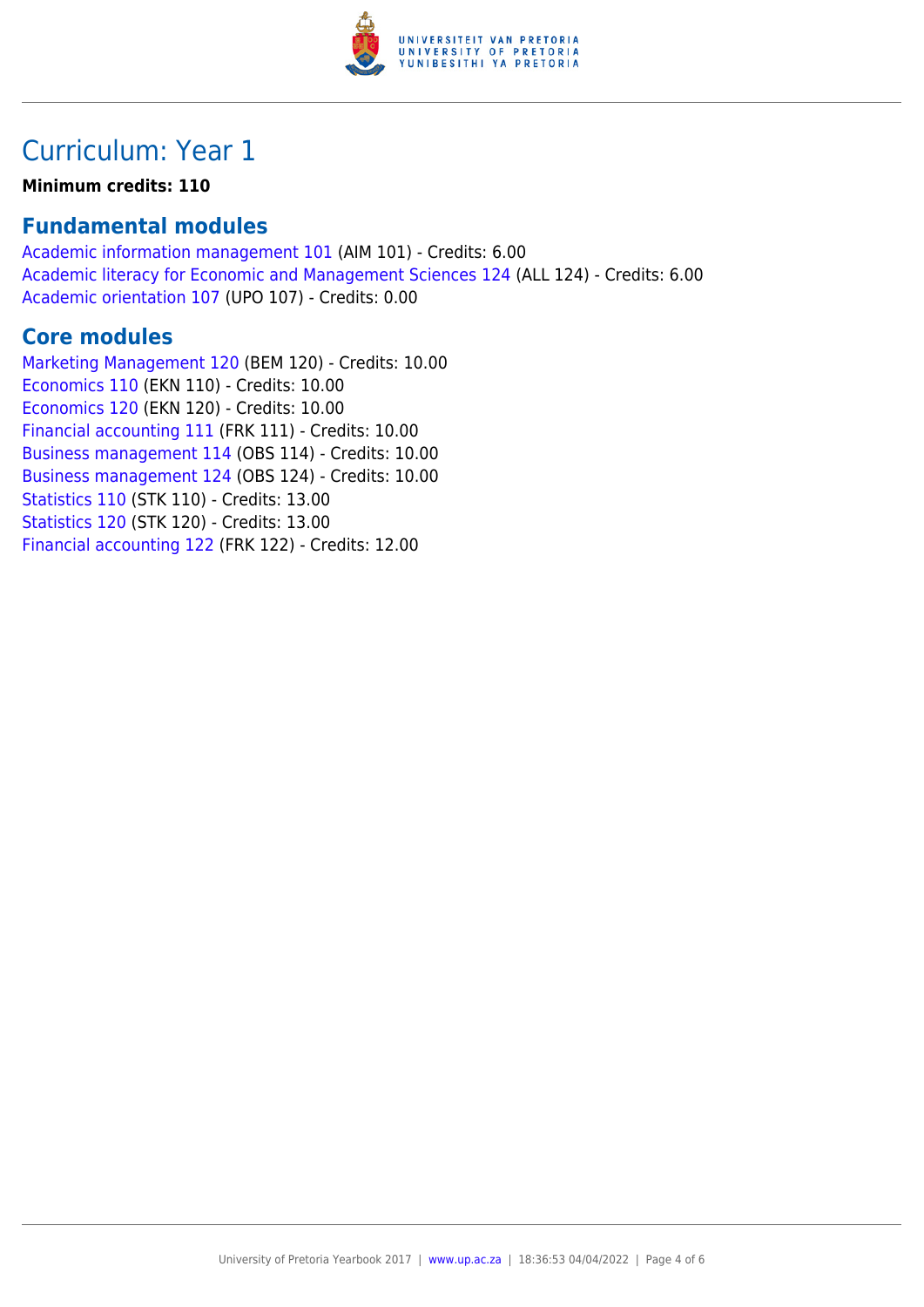

## Curriculum: Year 2

**Minimum credits: 175**

### **Fundamental modules**

[Introduction to moral and political philosophy 251](https://www.up.ac.za/yearbooks/2017/modules/view/FIL 251) (FIL 251) - Credits: 10.00

### **Core modules**

[Business law 210](https://www.up.ac.za/yearbooks/2017/modules/view/BER 210) (BER 210) - Credits: 16.00 [Business law 220](https://www.up.ac.za/yearbooks/2017/modules/view/BER 220) (BER 220) - Credits: 16.00 [Economics 214](https://www.up.ac.za/yearbooks/2017/modules/view/EKN 214) (EKN 214) - Credits: 16.00 [Introduction to agricultural economics 210](https://www.up.ac.za/yearbooks/2017/modules/view/LEK 210) (LEK 210) - Credits: 12.00 [Agricultural economics 220](https://www.up.ac.za/yearbooks/2017/modules/view/LEK 220) (LEK 220) - Credits: 12.00 [Business management 210](https://www.up.ac.za/yearbooks/2017/modules/view/OBS 210) (OBS 210) - Credits: 16.00 [Business management 220](https://www.up.ac.za/yearbooks/2017/modules/view/OBS 220) (OBS 220) - Credits: 16.00 [Statistics 210](https://www.up.ac.za/yearbooks/2017/modules/view/STK 210) (STK 210) - Credits: 20.00 [Statistics 220](https://www.up.ac.za/yearbooks/2017/modules/view/STK 220) (STK 220) - Credits: 20.00 [Economics 234](https://www.up.ac.za/yearbooks/2017/modules/view/EKN 234) (EKN 234) - Credits: 16.00 [Communication management 282](https://www.up.ac.za/yearbooks/2017/modules/view/KOB 282) (KOB 282) - Credits: 5.00